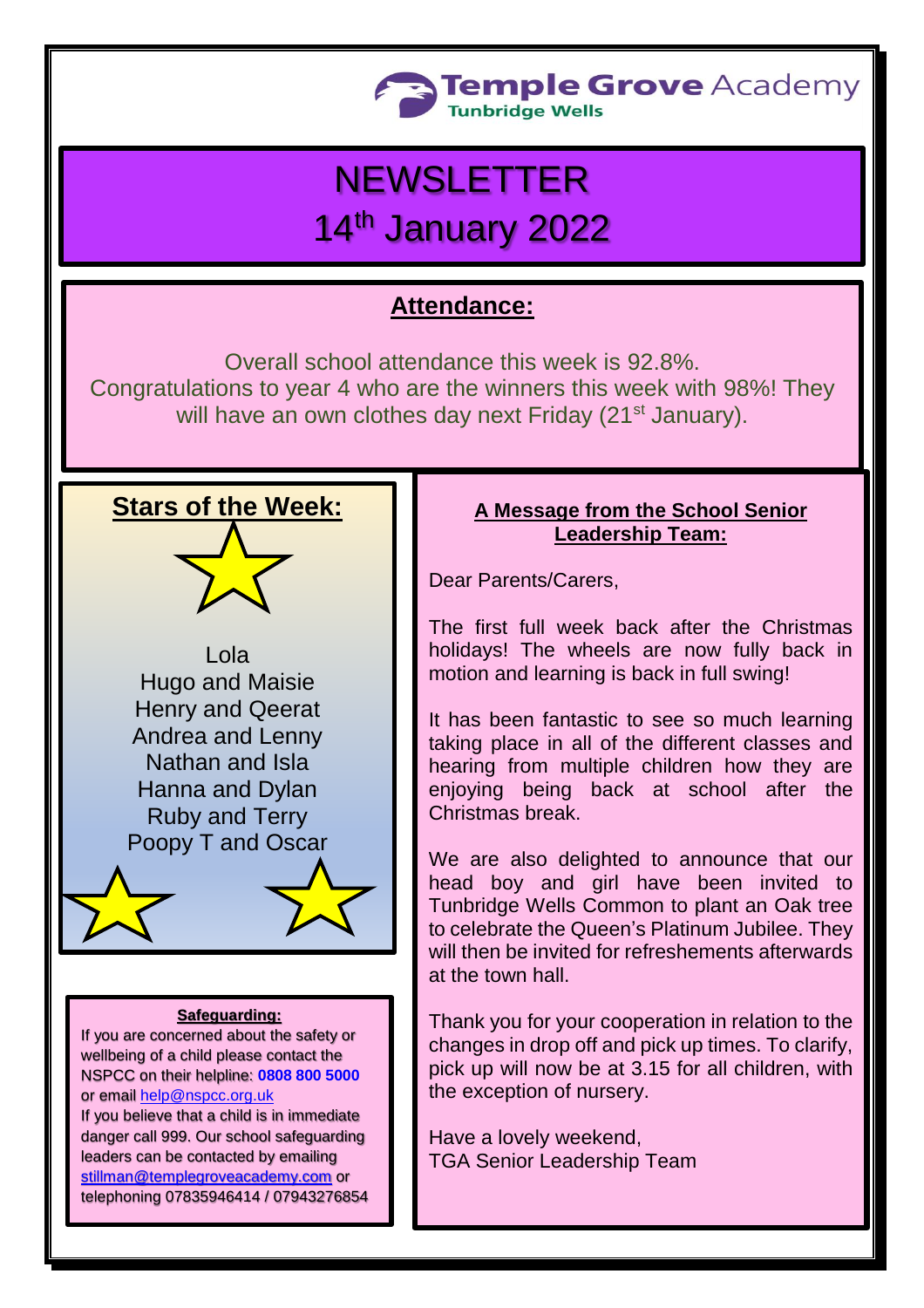

#### **Forest School:**

There will be two Forest School sessions next week as follows:

**Tuesday:** Year 6 **Wednesday:** Year 5

## **Special on Census Day:**

**On Thursday 20th January all children in year R, 1 and 2 will be cooked a special meal which they will have.**

The menu is as follows:

Beefburger (60% burger + 40% bun = 100% delicious

Cheese and Tomato Wrap Stack Triangles (How many sides are there?)

Jacket Potato with a Choice of Toppings

Spaghetti Zeros Sweetcorn and Peas Jacket Wedges

Millionaire Biscuit Ice Cream Fruit Pots Yoghurt

#### **Year 6 Boys' Writing Group:**



10 of our year 6 boys have been part of a focused writing group for the last six or seven weeks. This week we finished our first book, and all of the boys produced a really good piece of writing. We are now onto our second book, 'A Monster Calls', which we are all looking forward to. Well done to all of the boys for keeping up with the reading that they are to do at home: many of them did much more than they were asked to!